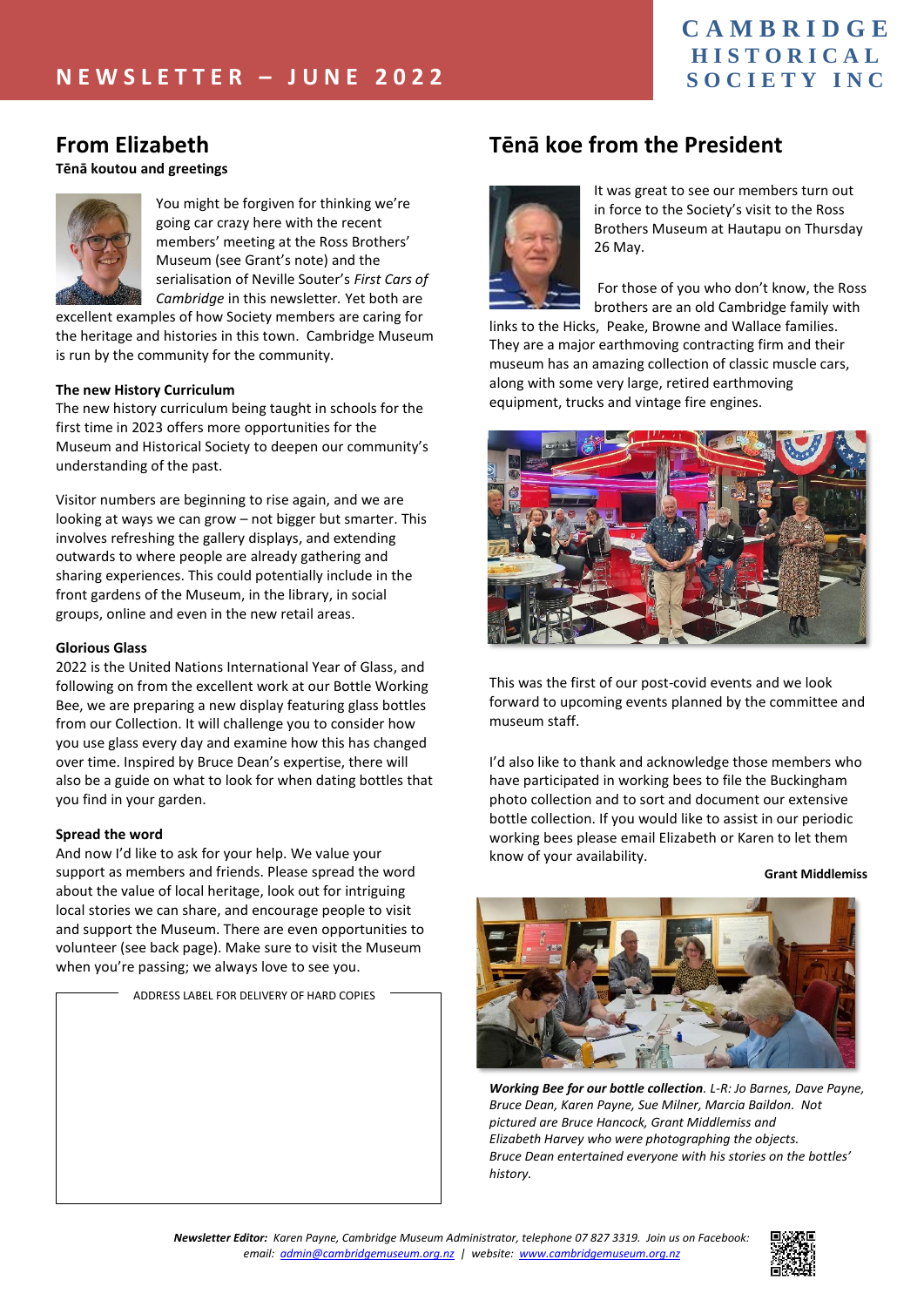#### **The First Cars of Cambridge – Part 3**

*The following is an abridged transcript of a talk given to the Cambridge Historical Society by Neville Souter, aged 70, in September 1969. His grandfather, Captain William Burns Souter founded the firm of W Souter & Co in the early 1860s passing the business on to his sons Edwin (Neville's father) and Joseph in 1888. The first and second parts of Mr Souter's speech have been published in our March and April 2022 issue.*



*Neville Souter (pictured in the Waikato Independent 18/9/1969) attended the Cambridge District High School and took over the business shortly after his father's death in 1924. Already the firm had transferred from seed, grain, farm implements and real estate to the motor business. Mr Souter died in 1976 aged 77.*

"One thing I haven't touched on is Licencing and Registration. Until the passing of the Motor Vehicles Act of 1925 you could go to any County Council or City Council office and register a new car for 10/-. You were given a registration number and you had to provide plates, have them written by a signwriter and attach them to your car.

This was the simple registration procedure until 1924. Until this year there was no annual registration fee and if you happened to be a motor dealer you simply had the local printing works provide you with a few hundred sheets of paper number plates which were gummed on to the back of the new car before it was sold and if you didn't remember to do so, well, it didn't seem to matter. There was a prefix to all numbers such as A for Auckland, MM for Matamata, WO for Waikato etc.

No one ever bothered about a driving licence. I did not have one until 1924 although I had been driving for many years before that date.

There was one traffic inspector this side of Auckland and that was Joseph de Silva in Hamilton. An incongruous situation existed in relation to Auckland. If a person lived in Auckland and owned a car he was required to have a driving licence but anyone living 40 miles outside the city could drive in Auckland for one month without a licence.

In the early days the roads were very bad in Auckland and it was the common custom to drive on the tram lines. Auckland taxi drivers were particularly adept at this and as many of the tyres of the day were shod with steel studs you can imagine what a din they created.

In retrospect it is refreshing to reflect that little was seen of the restrictions which assailed motorists in other parts of

## **C A M B R I D G E H I S T O R I C A L S O C I E T Y I N C**

the world. Just prior to the turn of the century, a series of ridiculous laws in England treated all mechanically propelled vehicles as traction engines, confining them to 4mph and the need for a pedestrian carrying a red flag to precede them. The nearest we ever got to this state of affairs were those bylaws relating to a traction engine and when, as children, we saw a horseman carrying a red flag go past we knew that in ten minutes or so one of Cambridge's several steam engines would be following.

The early New Zealand motorist suffered very little interference from the powers that be. There were no traffic inspectors and the average policeman seemed to confine his activities to warning children caught riding bicycles on the footpath. One reason for this attitude could be that the cars were incapable of speeds calculated to give offence, and licences and Warrants of Fitness had not appeared on the scene so there was nothing to check.

It is true that some 50 years ago speed limits were introduced in some of the bigger cities, but these erred on the side of the ridiculous as they ranged from 4 to 12 mph.

In addition to the present day signals, it was also necessary to indicate when slowing down or when turning to the left. The slowing down sign was given thus: *"On slowing down the driver shall hold out the right arm and hand horizontally to the right but with a backward patting motion of the hand from the wrist"*. When turning to the left *"the driver shall hold out the right arm and hand horizontally to the right but with a forward sweeping action of the forearm and wrist".*

In connection with the latter sign which many drivers considered unnecessary I feel that I was, to a certain extent, responsible for its abolition. In 1921 I was served with a summons for failing to signal my intention to turn left when passing from Collingwood St to Victoria St in Hamilton. I put the matter before the Auckland Automobile Association and after due deliberation this body also agreed that the bylaw was unreasonable and retained Mr E H Northcroft (afterward Judge Northcroft) to defend the case.

The hearing duly took place and by the time all the legal arguments were dealt with, it took nearly all day. During the proceedings the Court adjourned to a car standing outside the building and the traffic inspector was placed in the driver's seat. He was then instructed to give the right hand signal which he did in the customary manner. He was then told to give the left hand signal and after doing so, it was apparent that there was no real difference between the two signals as after signalling to the right, the arm was returned to the wheel in a forward sweeping motion which designated the left signal.

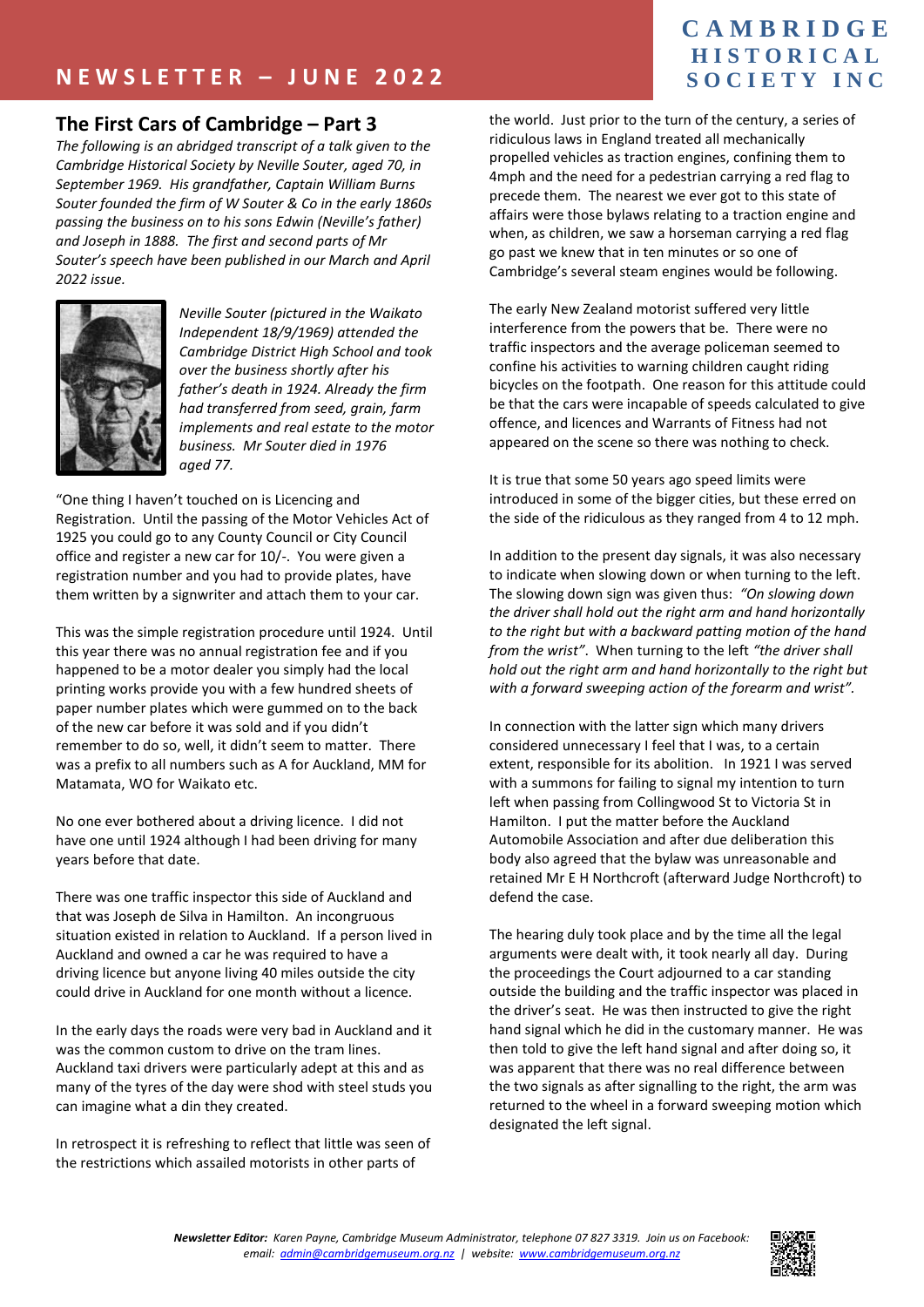# **N E W S L E T T E R – J U N E 2 0 2 2**

The Magistrate finally decided against us and I was fined the usual 30/- and costs, but Mr Northcroft immediately asked for the fine to be increased to 10/-/- so we could appeal. This the magistrate agreed to but before the matter was re-opened, a notice appeared in the Gazette to the effect that the bylaw was abolished. So, in fact we lost and won the action.

1925 saw the opening of an all weather road to Auckland and it seemed strange to set out for the city in the middle

of winter without even a bag of chains in the car. Part of the Rangiriri hills road was still used and an entirely new section laid for six or seven miles this side of the Meremere Power Station to Springhill Road. Part of this road required constant attention for a number of years after the opening, due to the road metal sinking into the swamp.

For some years prior to this a concrete road was creeping south from Auckland and as each section was being laid, various detours

had to be used. Some of them were shockingly bad. The concrete road ended just this side of Papakura. It was not particularly smooth but in later years provided an admirable foundation for the modern bitumen road.

At this time the only weather road to Wellington was via Napier and this was a two day journey. The road up the middle of the island, now known as the Desert Road Route, was only partially completed.

Up to 1925 practically all motor vehicles were open touring cars, and for the preceding 10 years or so were fitted with hoods and side curtains – some good but mostly bad. But this year saw the advent of closed cars called sedans in the US and saloons in the UK and Continent. One of the reasons why this type of car had never been popular previously was because some wiseacre in the early days had said that they would collect carbon monoxide and suffocate the passengers. Likewise it was said that no car would ever attain 60mph as air pressure would kill the occupants.

Hardly any of the manufacturers of this time mentioned speed in their advertisements as few of them had anything to boast about. But a brochure issued by the Chandler Motor Co in 1919, in the course of its claims, says: *"Speed. The Chandler offers a possible speed greater than 999 out of any 1000 men would ever want or dare to use".* Brave words to be sure but my people sold quite a number of those fine cars and its top speed was about 55mph, or not quite as fast as a Mini Minor can go in third gear.

1925 was also the year that Chrysler introduced balloon tyres and hydraulic brakes and was roundly condemned by other manufacturers for fitting a brake system which they claimed was fundamentally dangerous. Nevertheless, as

## **C A M B R I D G E H I S T O R I C A L S O C I E T Y I N C**

time went on, one after another followed the Chrysler line until hydraulics, today, are a universal fitting. One of the bitterest opponents and one of the last to give in was Ford.

Another first for 1925 was the introduction of pumps for the dispensing of petrol, the first being worked by hand and later, of course, being electrically operated. This innovation found great favour among garage attendants as it saw the end of the tiresome lumping of four gallon tins from the benzine shed, which for safety reasons, was usually



situated some distance from the potential customer.

There were wonderful improvements during the next 10 years. The Chrysler set a new standard and was years ahead of its competitors but these were not slow to take up the challenge

and many of the new models of other makes seemed to possess features introduced by Chrysler. Synchro-mesh gears, one of the highlights of the mid-20s and invented by Cadillac enabled the worst driver to change gears silently. Today all cars have synchro-mesh gears which is a method of synchronising the speeds of the gears to be engaged by a relatively simple system of clutches.

In view of these fine new models, by about 1920 the popular comment was that cars were as good as they would ever be. By this time, front and rear bumpers, shock absorbers, balloon tyres, windscreen wipers, dome lights, sun visors etc were being included by most makers as standard equipment. Performance was being stepped up and more flexible springs were giving a soft ride. We find that visits to the repair shops for major overhauls are seldom necessary.

All this and yet more to come and at the present day we see a tremendous advancement in car performance. Most of the smallest are capable of 80mph while the bigger models have no difficulty of topping 100. We find the visits to the shop for major repairs are seldom necessary, the once familiar valve grinds are a thing of the past – the necessity of greasing and servicing every 500 miles has been abolished. We have radio, automatic transmissions, power brakes, power steering, interior heating and demisting, splinterless glass, disk brakes and many other fittings too commonplace to mention.

Yes, ladies and gentlemen I think it can be conceded that the man from the Reliable Dayton Motor Company was right when he said that the motor carriage is here to stay!"

*This concludes Mr Souter's speech. A hearty round of applause!*